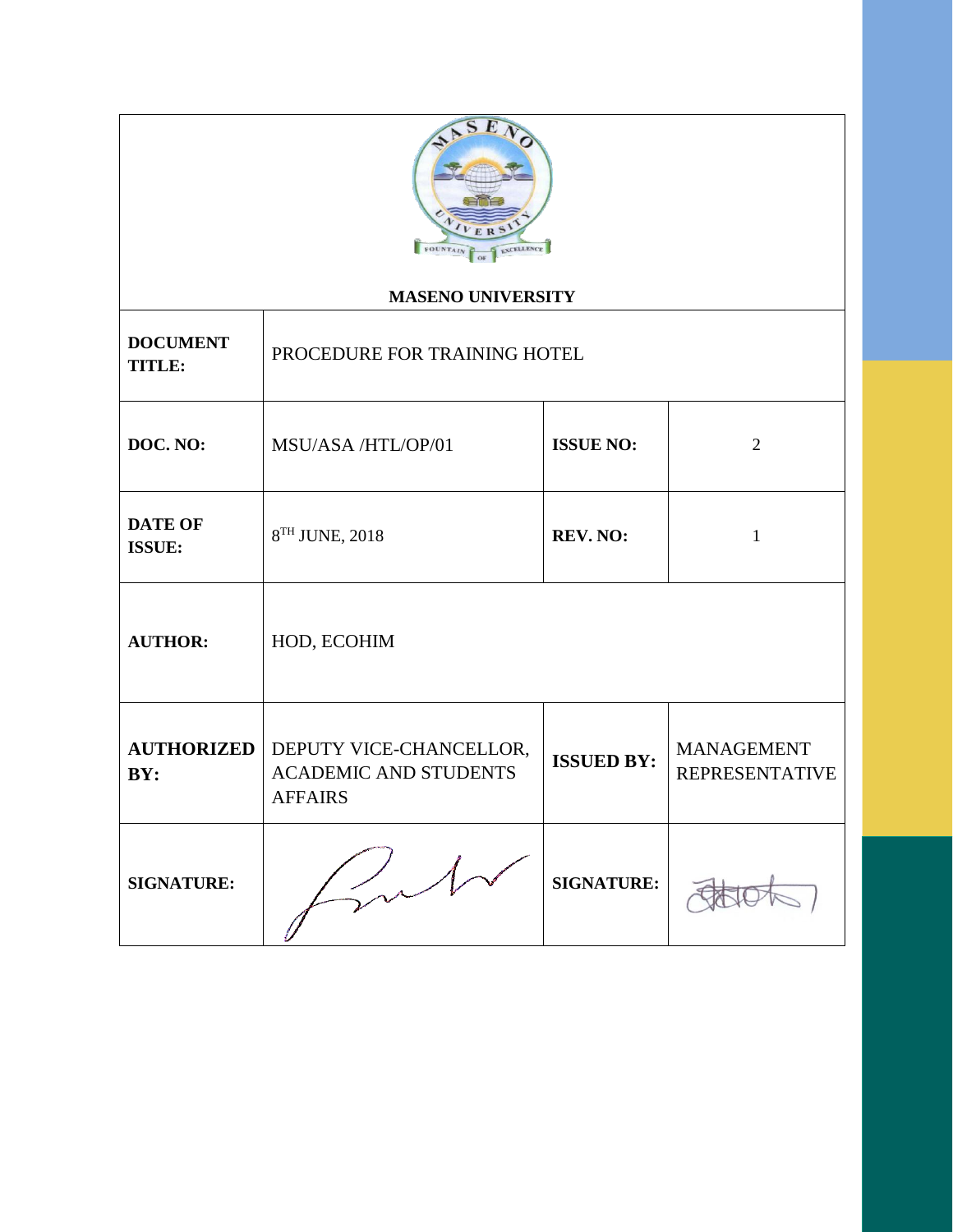|                      | <b>DOCUMENT TITLE   PROCEDURE FOR TRAINING HOTEL</b> |                  |  |
|----------------------|------------------------------------------------------|------------------|--|
| DOC. NO:             | MSU/ASA/HTL/OP/01                                    | <b>ISSUE NO:</b> |  |
| <b>DATE OF ISSUE</b> | $8TH$ JUNE, 2018                                     | REV. NO:         |  |

# **0.1 DOCUMENT CHANGES**

|    | Date         |                | Details of Change                                                                          | Authorization  |
|----|--------------|----------------|--------------------------------------------------------------------------------------------|----------------|
|    | $(dd-mm-yy)$ | Page           | Clause/sub clause                                                                          | Title          |
| 1. | 08/06/2018   | $\mathbf{1}$   | Inclusion of Author, Title and issuance by<br>MR on cover page                             | <b>DVC ASA</b> |
| 2. | 08/06/2018   | $\overline{2}$ | Clause 0.2 reviewed to state the procedure<br>shall be available on the University website | <b>DVC ASA</b> |
| 3. | 08/06/2018   | $\overline{2}$ | 0.1 Inclusion of page and title columns in<br>document change table                        | <b>DVC ASA</b> |
| 4. | 08/06/2018   | $2 - 4$        | Rearrangement of clauses as a result of<br>omission of title that was previously clause 1  | <b>DVC ASA</b> |
| 5. | 08/06/2018   | $\overline{2}$ | 1.0 omission of title.                                                                     | <b>DVC ASA</b> |
| 6. | 08/06/2018   | 3              | 3.1 and 3.5 Reference to ISO 9001:2015 and<br>MSU/VC/MR/OP/01 respectively.                | <b>DVC ASA</b> |
| 7. | 08/06/2018   | $\overline{2}$ | Omission of title hence purpose becomes<br>clause 1                                        | <b>DVC ASA</b> |
| 8. | 08/06/2018   | All            | Change of font type and size                                                               | <b>DVC ASA</b> |

# **0.2 DOCUMENT DISTRIBUTION**

This procedure shall be available on the University website for authorized users

## **1.0 PURPOSE:**

To ensure first class practical training of Maseno University Hotel and Institutional Management students.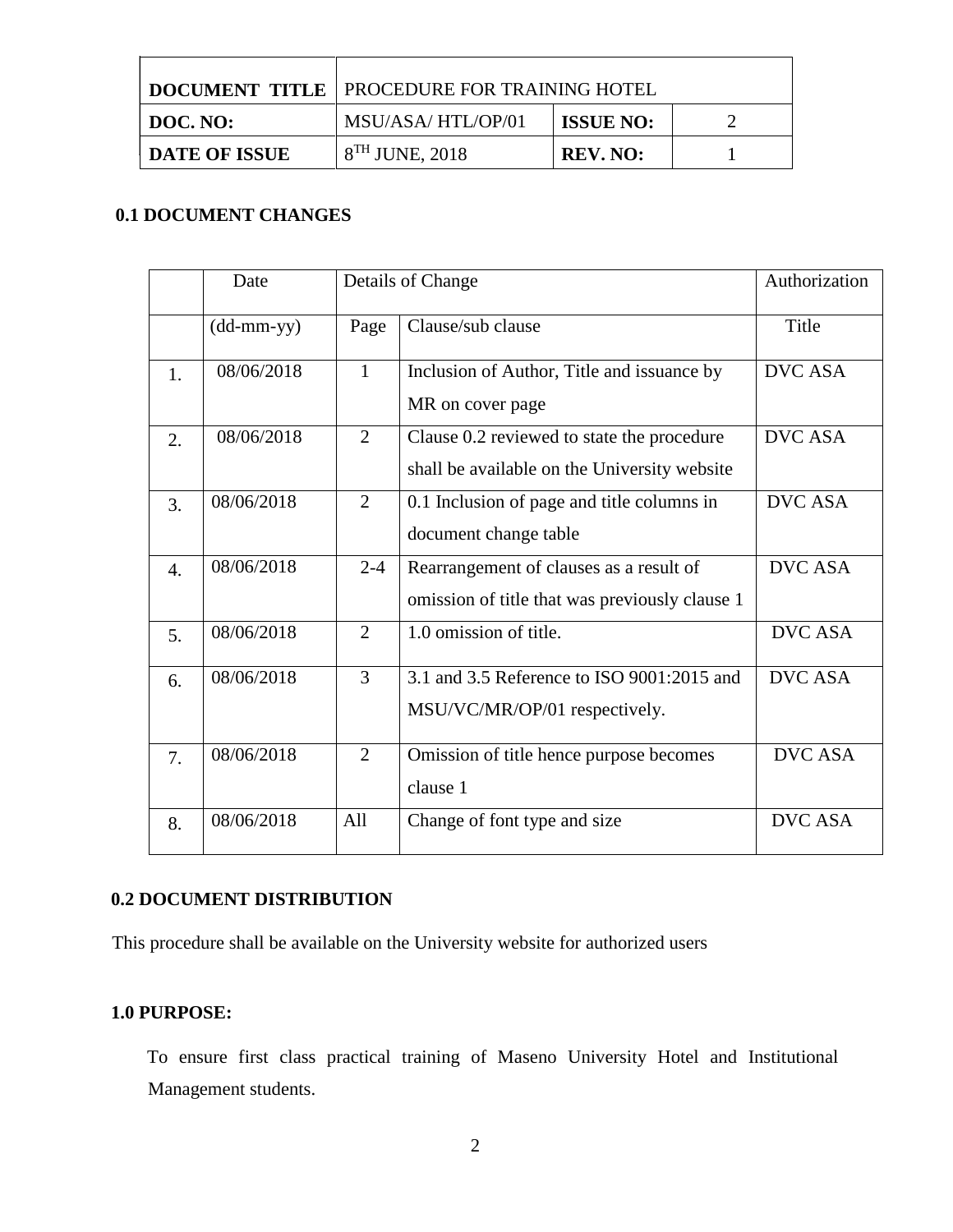|                      | <b>DOCUMENT TITLE   PROCEDURE FOR TRAINING HOTEL</b> |                  |  |
|----------------------|------------------------------------------------------|------------------|--|
| DOC. NO:             | MSU/ASA/HTL/OP/01                                    | <b>ISSUE NO:</b> |  |
| <b>DATE OF ISSUE</b> | $8TH$ JUNE, 2018                                     | <b>REV. NO:</b>  |  |

#### **2.0 SCOPE:**

This procedure covers the teaching of practical lessons to all Maseno University students taking Hotel and Institutional Management course.

### **3.0 REFERENCES:**

- 3.1 ISO 9001-2015: Quality Management System requirement.
- 3.2 Maseno University Quality manual
- 3.3 MSU Research Policy
- 3.4 Kisumu Hotel Manual (Reception Standards Operating Procedures)
- 3.5 MSU/VC/MR/OP/01

### **4.0 TERMS AND DEFINITIONS/ABBREVIATIONS**

- 4.1 **ECOHIM –** Ecotourism, Hotel and Institutional Management
- 4.2 **Rotational Training**  Moving an employee from section to section with the purpose being to give interns experience with all organizational activities as a training process.
- 4.3 **Selection** choosing fit candidates or rejecting the unfit candidate.
- 4.4 **Letter of Acceptance** written communication from the University administration formally allowing the selected candidates to report for training and outlining all requirements for training.
- 4.5 **Food Handlers Certificate** permit obtained from the local Authorities Health department after various medical tests allowing trainees to handle any job that involves serving or working around food.
- 4.6 **Personal Accident cover** insurance policy covering trainees against accidents sustained while working within Hotel premises.
- 4.7 **Orientation**  A function of the mind awareness program done to trainees involving dimensions of time, place and person.